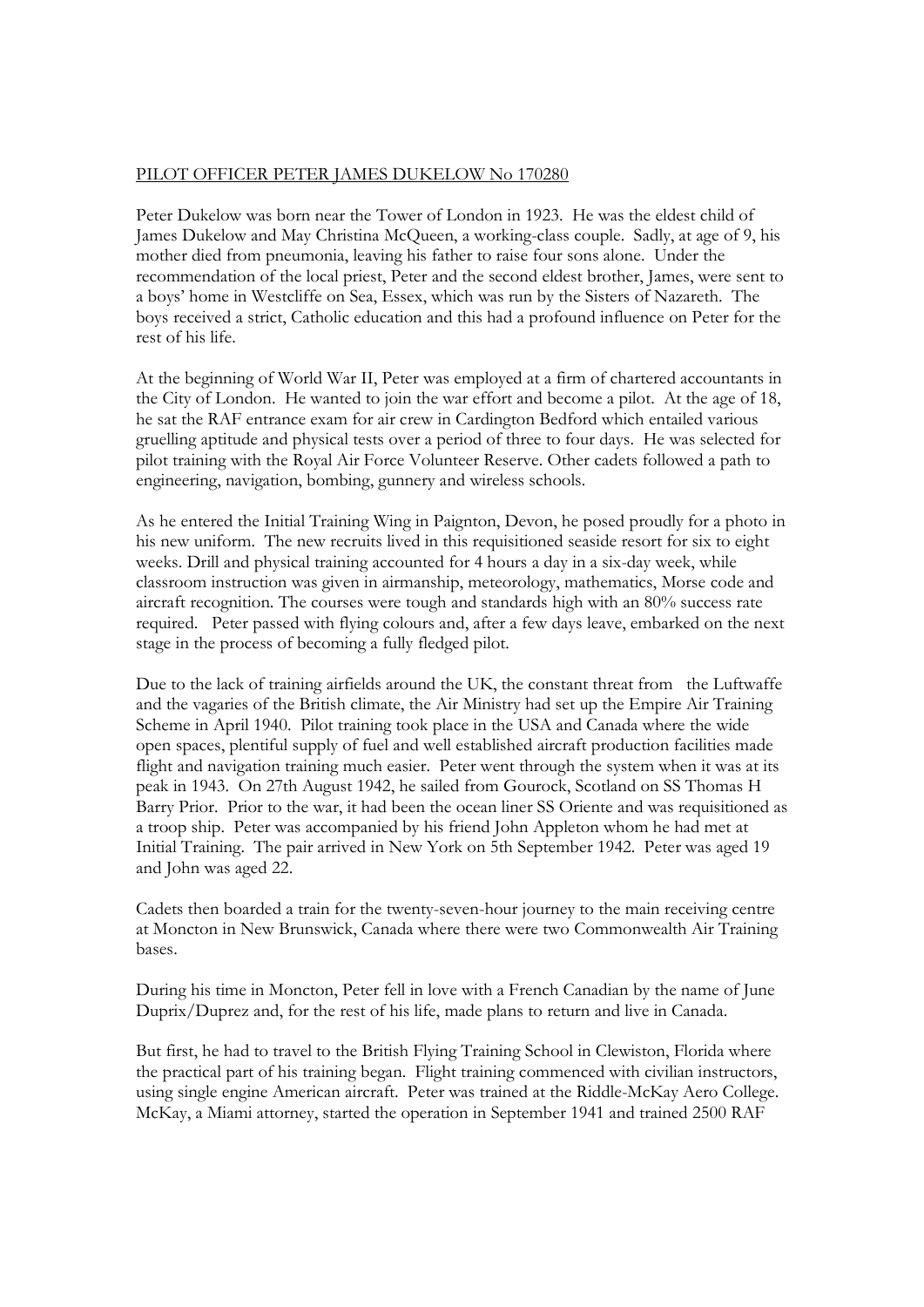pilots during the war. It was closed in 1945 and re-opened in 1947 as the Airglades State Airport.

The primary trainer was a Stearman biplane, similar to a Tiger Moth. Then cadets went onto a basic trainer, a Vultee BT13 before finishing on the advanced trainer, the AT6 Harvard. Over a period of 6 months and 200 hours of flying time, they learnt to spin, roll, loop and complete forced landings.

Training was intense and took up most of their time, but, every other weekend, the cadets were allowed time off. To stretch their \$7 a day pay, they often hitch-hiked to Miami or West Palm Beach which were located between 50 and 100 miles away. On Sunday there was a bus back to the airfield.

The contrast between conditions in the UK and the other side of the Atlantic was stark. Fruit such as oranges and bananas were freely available and there was sunshine aplenty. Perhaps for the first time in his life Peter was rubbing shoulders with university students who made up 90% of the cadets.

Training was not without its risks and accidents did occur, but Peter survived and graduated on 9<sup>th</sup> April 1943. He returned to Moncton, Canada, briefly and, after a few days, went back to New York and embarked on a troop ship to cross the Atlantic once again.

Back in England, he parted company from his close friend, John Appleton, who was posted to 142 Squadron in North Africa. Peter, now nicknamed 'Duke', was posted to Bomber Command to undergo further training. He had to become familiar with twin and four engined aircraft in order to help with the bombing offensive against Germany.

According to his school records, Peter visited them 'every time it was possible whilst on active service'.

By the close of 1943, he was commissioned on probation as a Pilot Officer No 170280. This is confirmed in the London Gazette of  $26<sup>th</sup>$  December 1943.

North Killingholme, the base of 550 Squadron, was now his home. Before taking his own crew on an op, he had to do a trip with another crew. This was known as a 'Second Dicky'. According to correspondence from the Wing Commander of 550 Squadron to Peter's father after his death, Peter participated in four operational missions 'with great skill and determination and an unerring accuracy for bombing his target'.

Peter's last mission took place on the night of 21/22 May 1944 when Bomber Command sent 510 Lancasters and 22 Mosquito aircraft to bomb Duisburg. The previous year, the old part of the city had been completely destroyed in the Battle of the Ruhr, but it remained a logistical centre and a hub for important chemical, steel and iron industries. Squadron 550 contributed 18 aircraft.

Peter's crew boarded Lancaster LL851, laden with 5 tons of bombs. This aircraft had been delivered to 550 Squadron in March 1944. His crew consisted of Flying Officer L R Dunham 154276, navigator, Sergeant D A W Mayo 1576545, wireless operator, Sergeant D S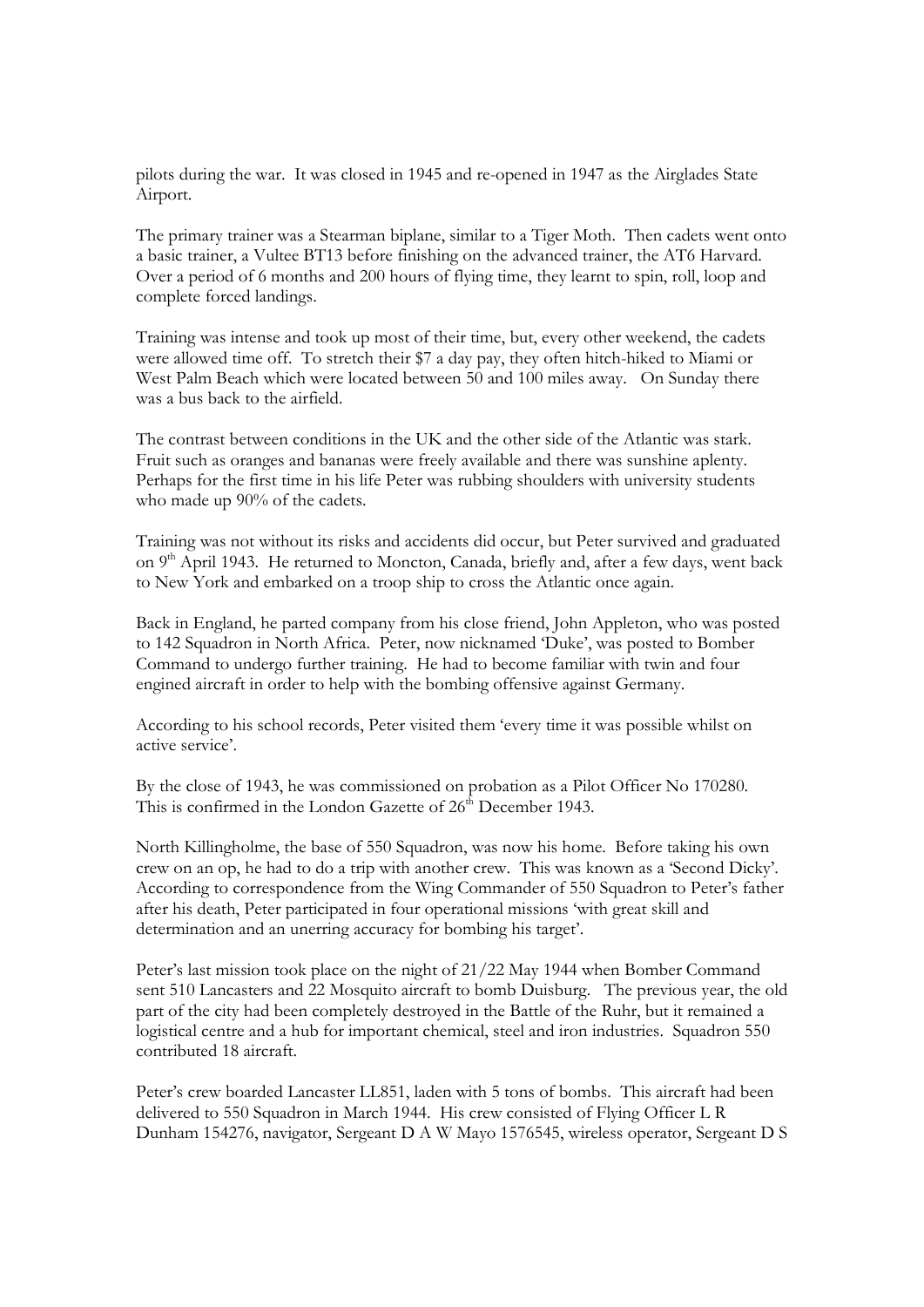Bruty 1153961, flight engineer, Pilot Officer Leslie R Towsley J 93639, bomb aimer, Pilot Officer H E MacDuff J 19534, air gunner and Sergeant S A Jarvis 1808378, air gunner.

They climbed to 10,000 feet before setting course over the Netherlands. They then climbed to around 20,000 feet and lumbered towards their target at between 180 and 210 knots. When the aircraft reached Duisburg they found it covered by cloud. However, using accurate Oboe sky-marking, the raid destroyed 350 buildings, seriously damaged another 665 and there were 124 casualties. A lot of the damage was in the southern part of the city.

On the return home, at 2.15 in the morning, Peter's crew came under attack from a Messerschmitt fighter over St Niklaas, Belgium. The Lancaster was capable of performing a corkscrew manoeuvre to evade enemy fighters, but this was not always effective against small, speedy aircraft. They could also be outshot. Unfortunately, Peter's plane was shot down and crashed into a field owned by Albert Van Hoornick at Heimolen between the Wever and Heimolenstraat, 3 km south of Sint Niklass, Belgium.

A total of three 550 Squadron crews died that night. Lancaster DV 309 crashed outside the hamlet of Voortkapel Schobbroek and LM 319 is thought to have crashed in Germany. German records show that at least one of them was shot down by the German night fighter ace, Oberstleitnant Heinz Wolfgang Schnauffer (16 February 1922 – 15 July 1950) who finished the war with 121 kills. He remains the highest scoring night fighter ace in the history of aerial warfare and was awarded the Iron Cross personally by Adolf Hitler. He was based in Sint Truiden, Holland from August 1943 and was nicknamed the 'Ghost of St Trond'.

When Peter failed to return, the 550 Squadron Wing Commander dispatched a telegram immediately to his father. A letter followed stating that he may have become a prisoner of war, but 'information of this nature often takes several weeks to filter through the International Red Cross Society'. It also advised that Peter's personal belongings would be forwarded to RAF in Colnbrook, Slough. Peter's father relayed the news to Peter's brother, James, who was serving in the Navy in Sri Lanka.

In the meantime, Peter and his crew were buried in St Niklaas cemetery by German soldiers under the watchful eye of the Belgian police who took clandestine photos. Initially, the graves were simply marked 'Britisher oder Kanadischer Flieger" (British or Canadian airmen). Peter was just 21 years old.

On 22nd July 1944, Peter's father was informed by the Air Ministry that the Red Cross had received information from official German authorities that Peter was killed. His father requested the return of his personal effects, which he received towards the end of October 1944. Amongst these items were a rosary and a cat mascot.

The site of Peter's grave was finally confirmed in a letter from the Air Ministry in London, dated 31<sup>st</sup> October 1944. He was buried in grave No 32970 in the Parish cemetery of Josef's Church, St Niklaas, 12 miles away from Antwerp, Belgium. It was not until October 1953 that permanent headstones were erected at the grave site. Peter's father was consulted about the inscription which reads: